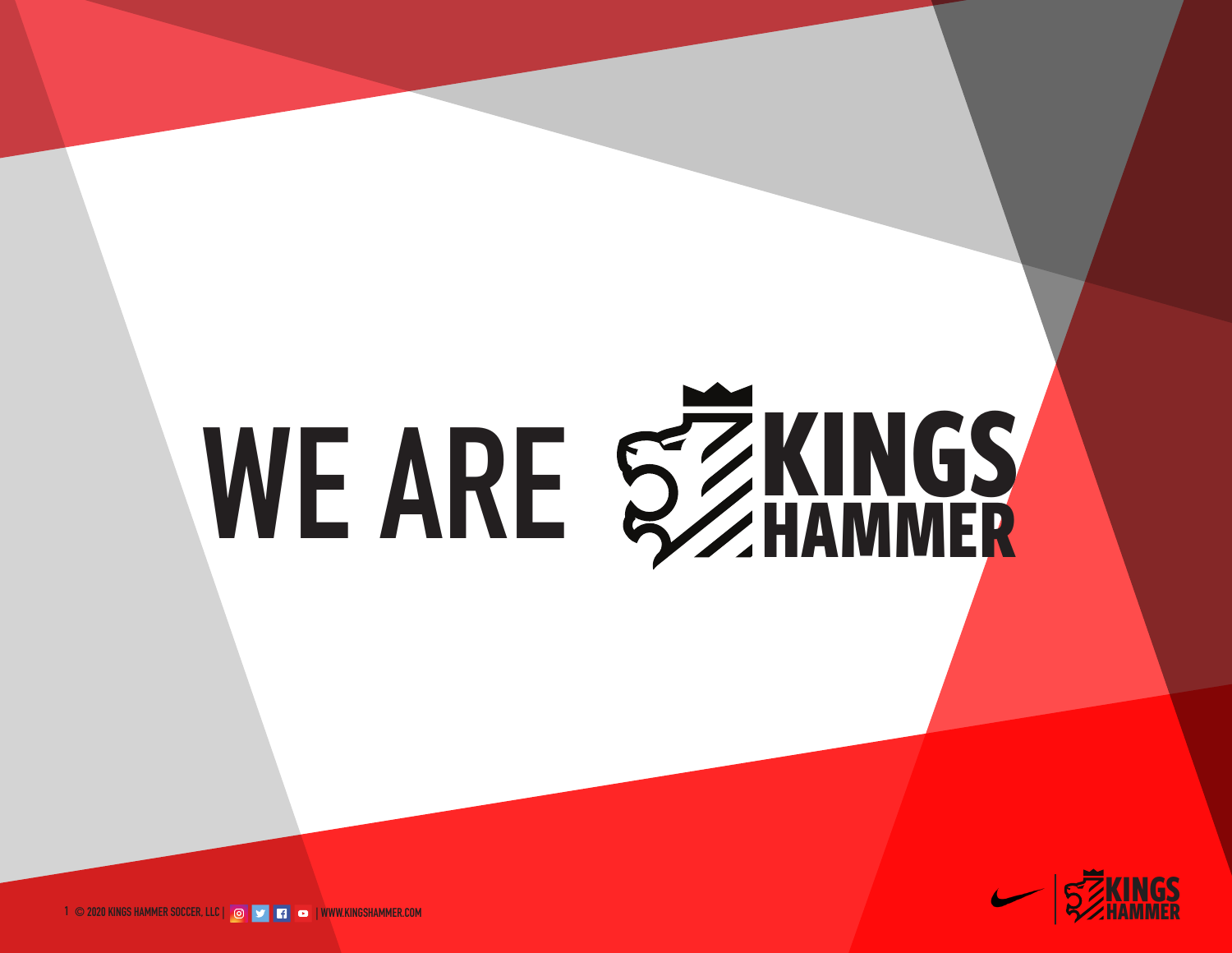**Our mission is to positively impact the development of youth in our community by providing soccer and educational opportunities to young players of all ages and playing abilities and to create a lifelong passion for the sport of soccer.**

**We will play an active role in the leadership, development and personal growth of our players and staff by being an active member of our community through service, partnerships and programs.** 

**Our ultimate goal as a club is to encourage, inspire and empower each player and coach to be able to reach the highest level possible within the game and their lives, while helping develop leaders and individuals who will inspire others to do the same.**

# **MISSION STATEMENT**

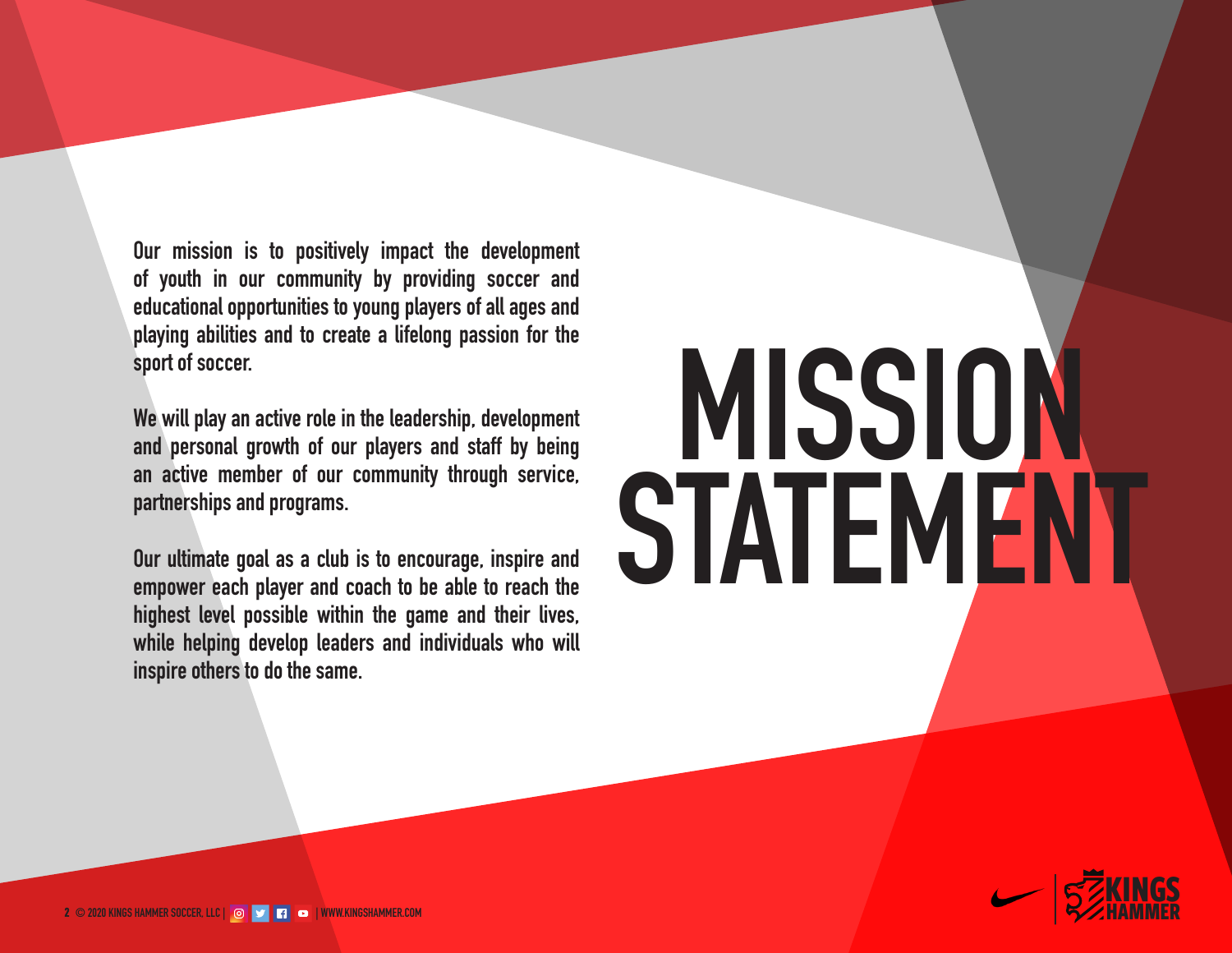# **CORE VALUES All club leadership, coaching staff and players will be guided by these Core Values:**

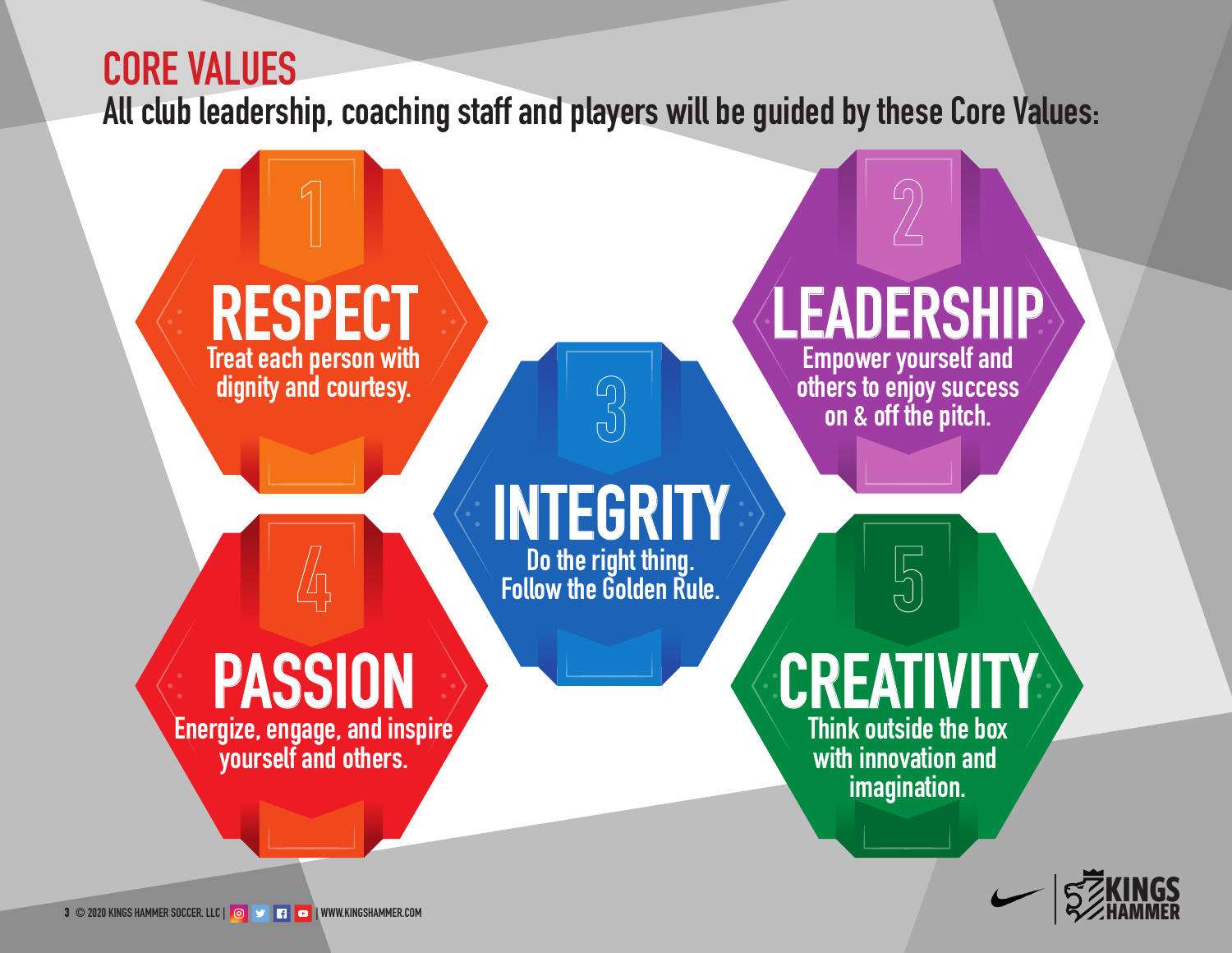# **GAME MODEL**

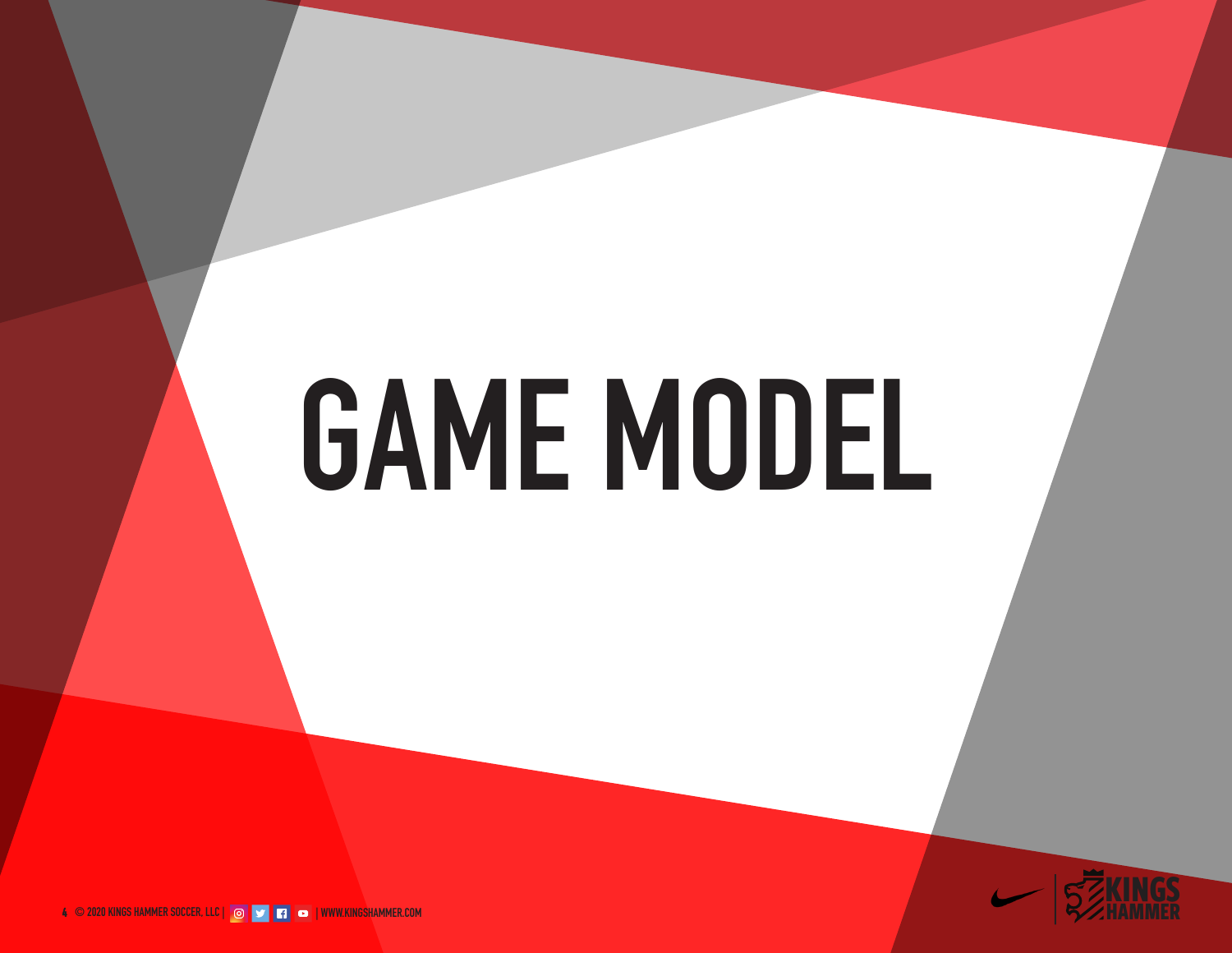# **PLAYING PHILOSOPHY**

We want to dominate the game.

Our first look with the ball is forward.

We attack spaces in between the lines and wide to play purposely toward our opponents goal. Our game is characterized by rhythm, creativity, fun, and by players aggressively taking the initiative. We build triangles and diamonds to create combination play, maintain possession, and go forward. We are always determined and strive to be rewarded for our effort. When defending we are compact and work as a team until it's "we against the ball." We excel at reading the game and identifying critical moments of transition. We always help and support each other in the spirit of team and fair play. We understand every player has an important role to play. We focus on the game in front of us; there is no failure other than the failure to not attack the next challenge.

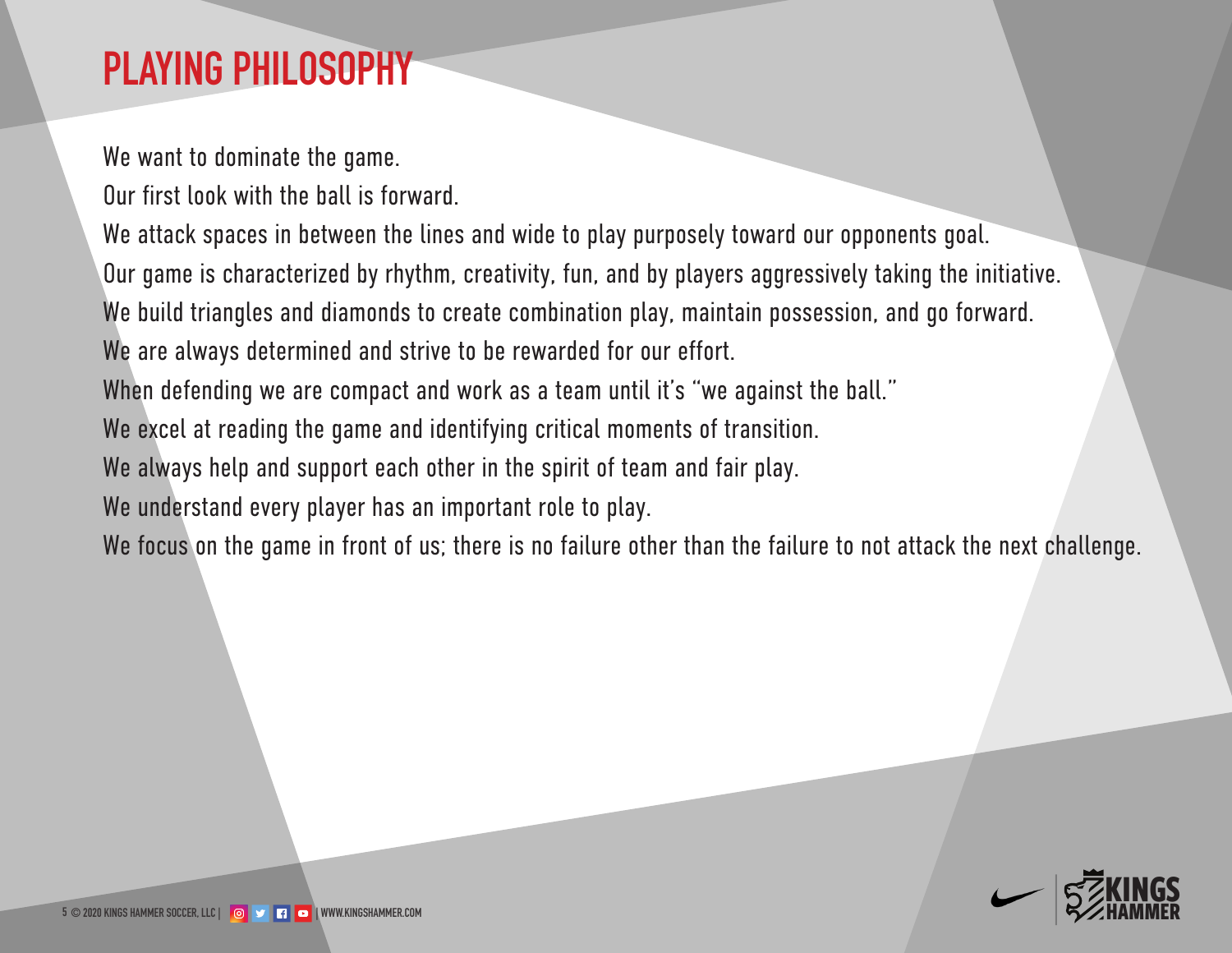# **PLAYER STANDARDS**

- 1. We train like we play.
- 2. Be prepared and ready to actively engage during every session.
- 3. Work on self-improvement and contribute to the improvement of teammates.
- 4. Weekly self-training based on IDP and periodization.
- 5. Always arrive to game and training with correct gear. No gum or jewelry. Shin guards and socks up.
- 6. Every player has a ball. Ball is pumped up before every practice.
- 7. All players are expected to be at all training and games. Communicate if otherwise.
- 8. Dynamic warm-up starts when training starts.
- 9. Sweep the shed. Leave practice/game facilities in better condition than when we arrived.
- 10. Lombardi time! Be early, if you arrive on time you are considered to be "late".

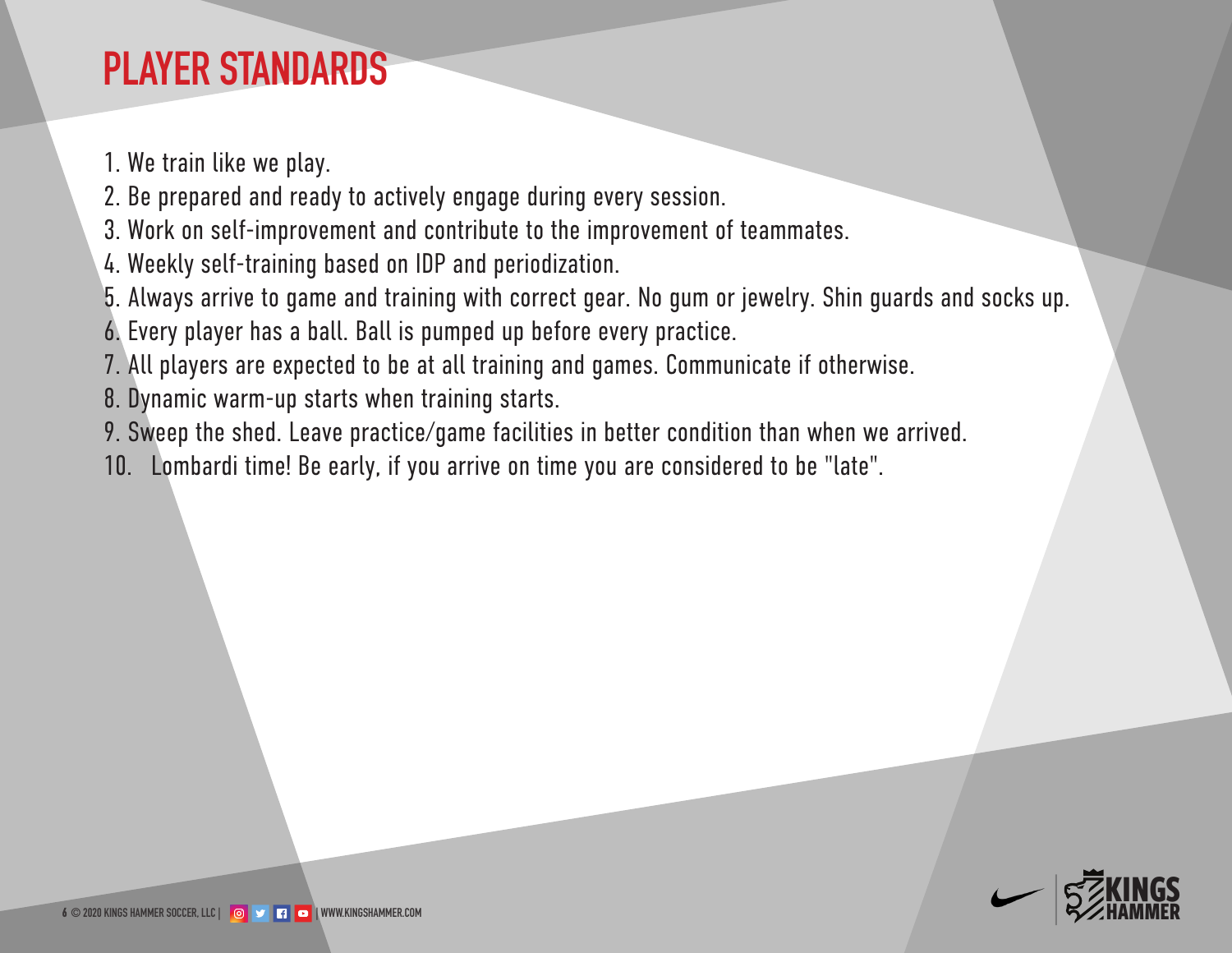## **KHSC SYSTEMS OF PLAY**



**Focus** Learning to Learn **Formation** 1-2-3-1



**Age Group** U11-12 **Focus** Learning to Learn **Formation** 1-4-3-1

**11v11**

**11v11**

**Age Group** U13-14 **Focus** Learning to Succeed **Formation** 1-4-3-3

**Age Group** U15-19 **Focus** Learning to Win **Formation** 1-4-3-3

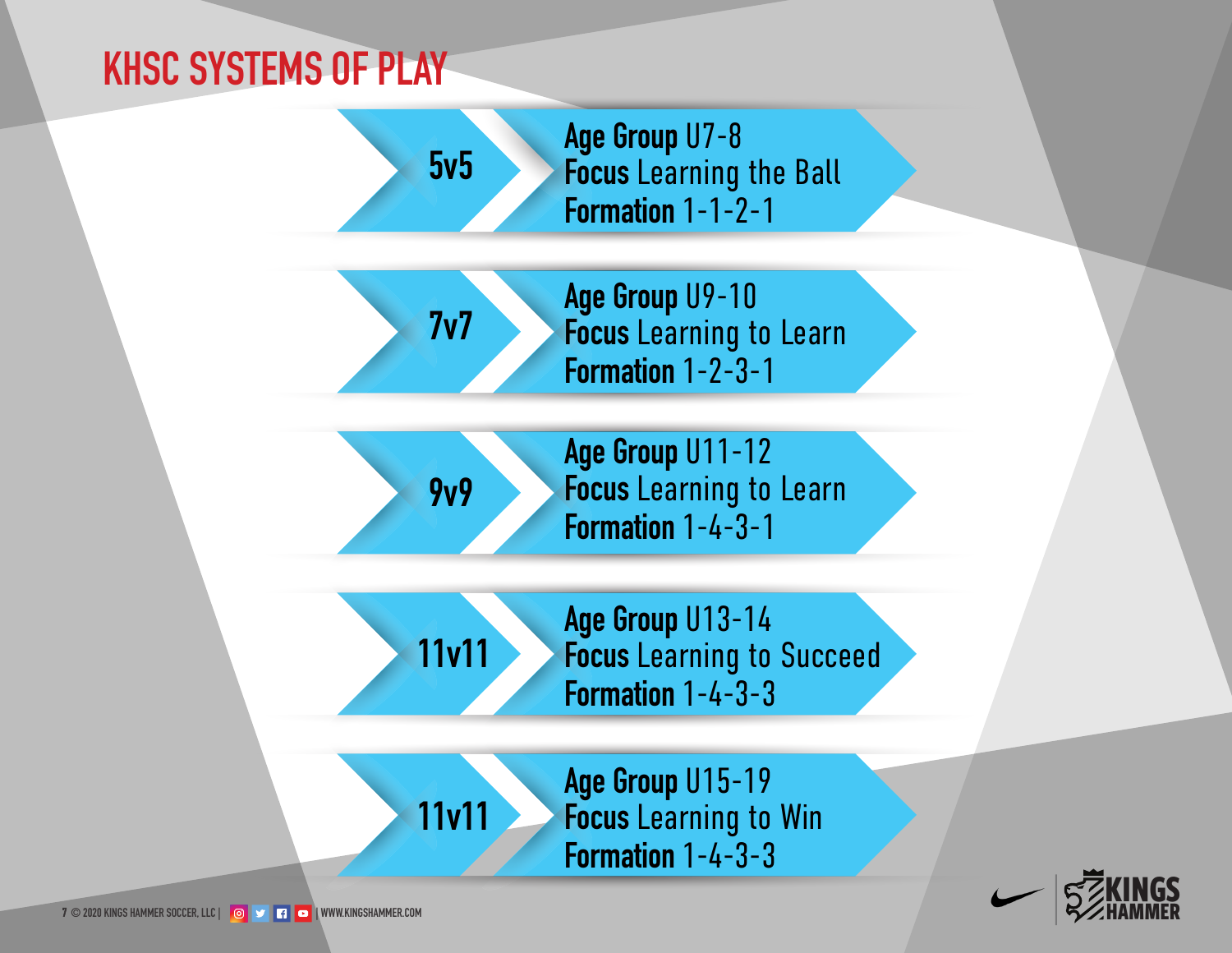### **HOW WE TRAIN** AGE SPECIFIC TRAINING | U7-U8

| <b>Pillar</b> | <b>Objective</b>                                                                                                | <b>Training Characteristics</b>                                                                                                             |
|---------------|-----------------------------------------------------------------------------------------------------------------|---------------------------------------------------------------------------------------------------------------------------------------------|
| Technical:    | 1. Improve basic individual technique.<br>2. Individual and collective basic soccer techniques.                 | .Maximize time with the ball, and time to experiment.<br>.Individual and collective games are important for                                 |
| Tactical:     | 1. Take up good positions during games (SSG/Matches).<br>2. Balance in relation to the ball and teammates (U8). | players to experiment with the ball.<br>•Collective games (rondo/SSGs) are essential for the<br>player to start interacting with teammates. |
| Physical:     | 1. Develop speed coordination and basic motor skills with and without the ball.                                 | •Tactical moments broken down to simple spatial<br>awareness.                                                                               |
| Psychosocial: | 1. Feel comfortable and confident with the ball.<br>2. Interact with teammates during the training session.     | .Basic motor skills to be combined with ball control.<br>•Motivation and Self Confidence is paramount during<br>this development period.    |

#### Principles for Age Band Appropriate Development: (Player should be capable by end of age band)

- 1. Start and stop movements with the ball at speed/Improvement of change of direction with ball.
- 2. Self Positional Awareness Connected to play (Moving forward when attacking, recovery when defending) & Occupying original position once an action has finished.
- 3. Basic quick movements with and without the ball.

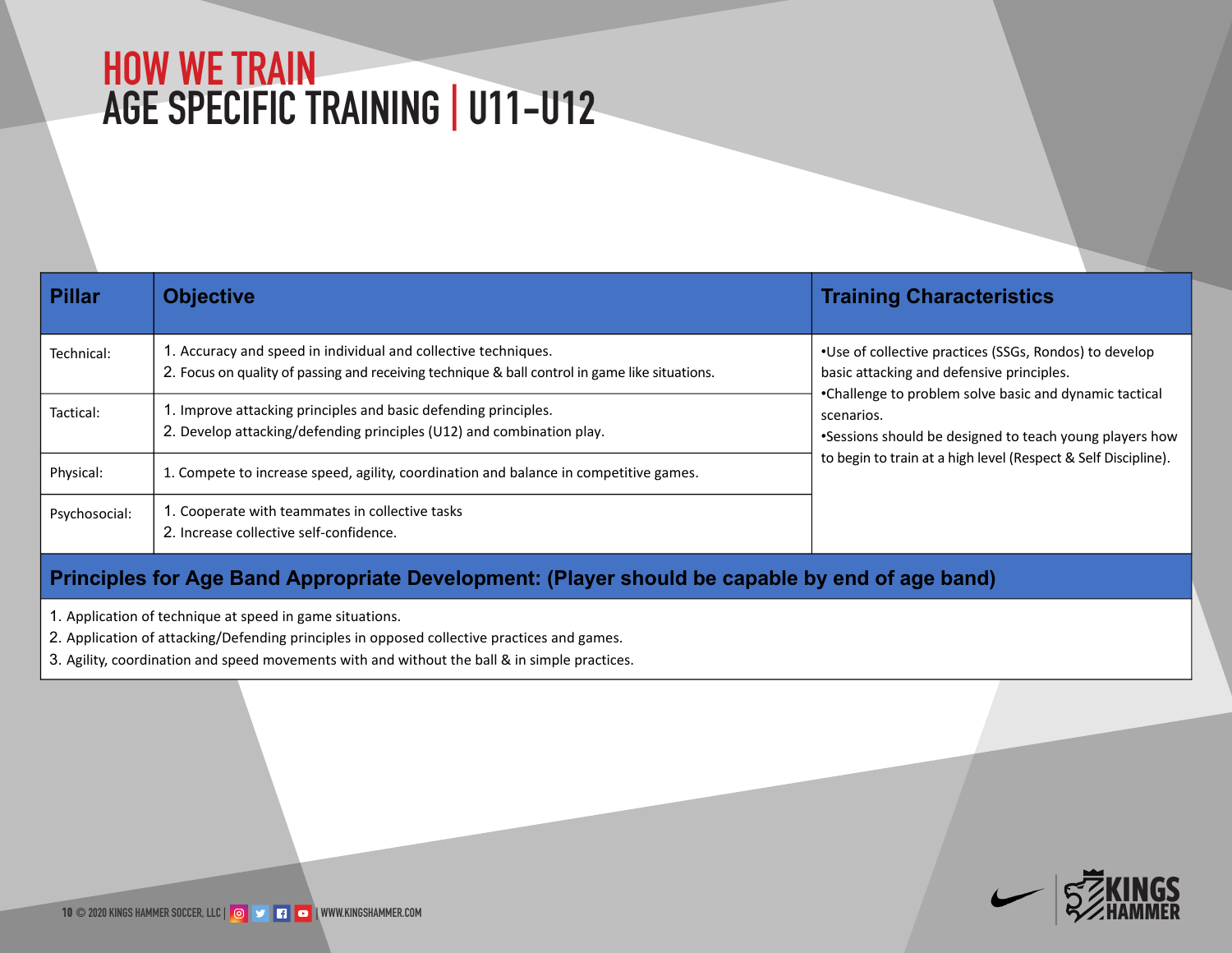### **HOW WE TRAIN** AGE SPECIFIC TRAINING | MMX

| ł%#( - )#! +  | 1. #42. - 04! $\frac{3}{2}$ . &/! 22.-'! - \$ 1%#%5.-' $\frac{3}{4}$ (-)04%5'! $\frac{1}{4}$ . - 31. +! - \$ $\frac{3}{4}$ . $\frac{3}{4}$ . - \$ $\frac{3}{4}$ . $\frac{3}{4}$ . - \$ $\frac{3}{4}$ . $\frac{1}{2}$ . - $\frac{5}{4}$ .<br>$2$ l! #%2 | $\cdot \check{2}$ 3+8%3 (%#. - 31! 23. & 2 ! + $\frac{1}{2}$ 2/! #%2 & 1/. 22%22). - ! - \$<br>") ' %1 2/! #%2 & 1 3 #3#! $\star$ 3!! - 2)3. - / 1! #3#%2<br>• fi. 1%% / (! $2/2$ + #% . - + + fl2! - \$ / !) - 3 - ' / #341% 2) - |
|---------------|--------------------------------------------------------------------------------------------------------------------------------------------------------------------------------------------------------------------------------------------------------|------------------------------------------------------------------------------------------------------------------------------------------------------------------------------------------------------------------------------------|
| $+!$ #3#! +   | $\frac{9}{4}$ .<br>#, ")-! $3 - 1 + 7! - 88$ $2)$ $2) - 7$                                                                                                                                                                                             | ")' ' %1 2/! #%2<br>$\cdot$ \$\$)3. - . & 231% ' 3 ! - \$ % \$41! - #%3 & 3 % 22 3!! } } . ';<br>$/4$ "%137; ž ! 1, 4/2@ $\neq$ . 6 - 2! 1%%22% 3! +                                                                               |
| fl(72)#! +    | $1.$ $\degree$ % % $\degree$ + \$% 5% /, % 3. & % \$41! - #% 92/% \$1 - \$231% $\degree$ 3.                                                                                                                                                            | • L\\\2\'\\\$3@ ^ )\\\$\\ \ + \\le 2)3\'\\33 \- 23 3\\\\\$\: ! #( )2<br>/! 1!, $4 - 39$ ! $+ -1$ 6) $3 \times 23$ (b) $-1$ #, $\frac{1}{2}$ (b) $3 \times 3$                                                                       |
| f 27#(.2#)! + | 1. ., $\binom{3}{6}$ 33 3 (% 34, ! - \$ & #42) - 3!! } } .<br>$2.$ $\sqrt{233}$ - $\div$ $\div$ \$)5)\$4! +! - \$ 3%, 2)34! 3. - 2                                                                                                                     |                                                                                                                                                                                                                                    |

ĀĐĈDĄĈĐĊÆEBĎĐÀCÆÁÅDÆÀĐĐĐĎĐĐĈÅÈÆÃÆÊÆĊĎĐÇÆDÈAĀĊÅĔÆĐEĆĎÉĊÆÅÆĄÅĐÅÅĊÆÁĔÆDÆĎBÅCÆÅÅDÆ

1. fl 22 - 3 %"! + 32/%\$ } 1% 4#%\$! - \$ + 1' % 2/! #%2 \*! - ' %. & ! 22 - ' ?.

- $2.$   $\ldots$   $\frac{1}{2}$   $\frac{1}{4}$  7! \$#  $\ldots$  4- $\frac{1}{2}$  3 6)  $\frac{3}{4}$  3.
- $3.$   $\ldots$  , " )  $\frac{9}{6}$  \$41! #%! \$ 2/9%\$ \$41) ', ! 3# (92)

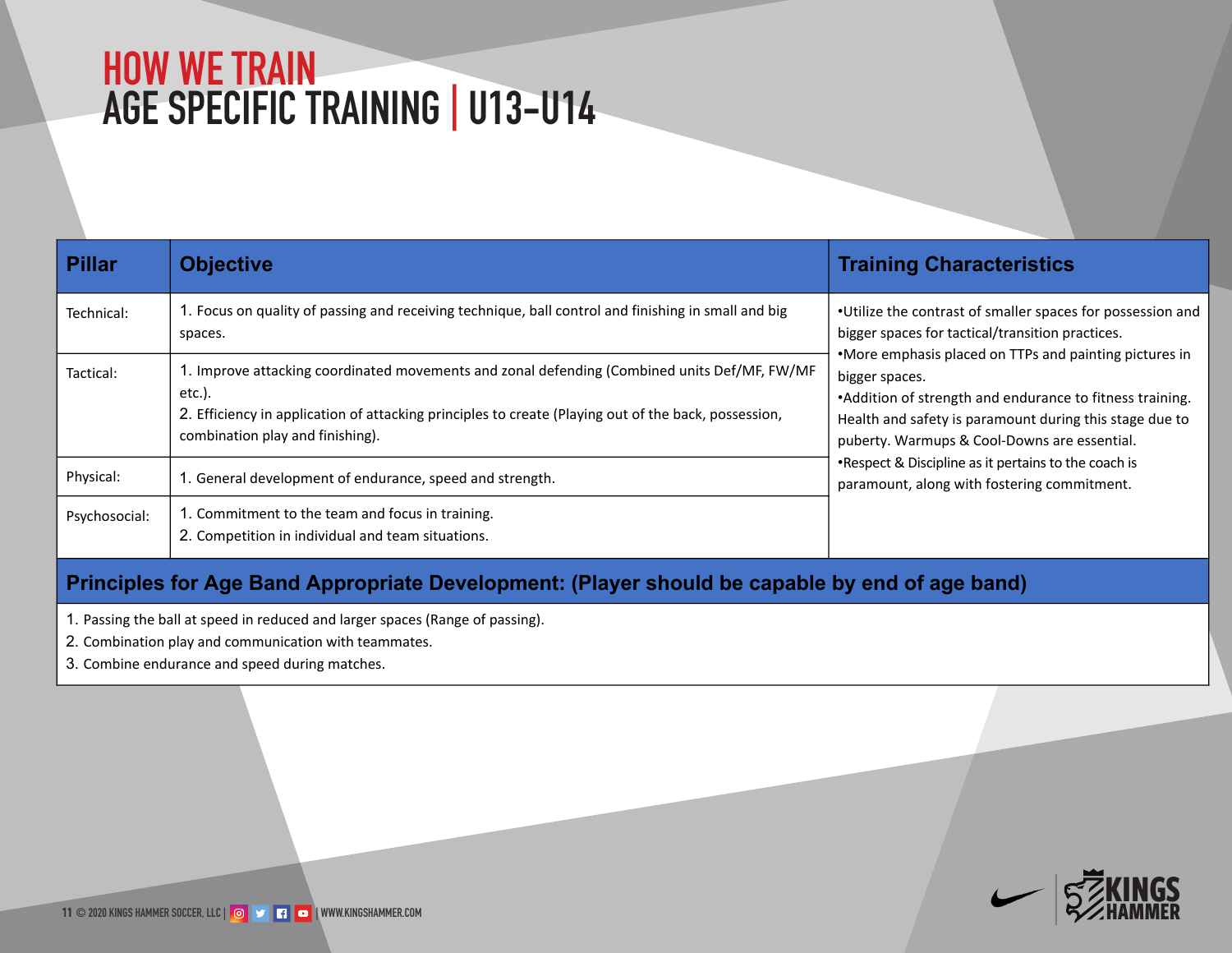### **HOW WE TRAIN AGE SPECIFIC TRAINING |** U15-U16

| <b>Pillar</b> | <b>Objective</b>                                                                                                                                   | <b>Training Characteristics</b>                                                                                                                                                         |
|---------------|----------------------------------------------------------------------------------------------------------------------------------------------------|-----------------------------------------------------------------------------------------------------------------------------------------------------------------------------------------|
| Technical:    | 1. Focus on speed of passing and receiving technique & ball control in small and big spaces.<br>2. Development of possession of the ball at speed. | •Use of small spaces to develop technique and big<br>spaces to develop tactical concepts.                                                                                               |
| Tactical:     | 1. Application of TTPs at speed.<br>2. Develop transition of the ball at speed and quick organization for defending (Transitional<br>moments).     | •Tactical training and SSGs are an essential part of<br>training.<br>•TTP(s) should be at the base of all collective tasks.<br>•Technical training focuses on speed and accuracy with a |
| Physical:     | 1. Development of aerobic power, directional speed and explosive strength.                                                                         | further importance on position specific training.<br>. Players expected to show commitment to the team,                                                                                 |
| Psychosocial: | 1. Commitment to the team.<br>2. Commitment to teammates to accomplish specific tasks.                                                             | concentration in training, and compete during matches.                                                                                                                                  |

#### Principles for Age Band Appropriate Development: (Player should be capable by end of age band)

1. Coordination of tactical principles and movements with teammates at speed.

2. Show good fitness in demanding aerobic power practices and during matches.

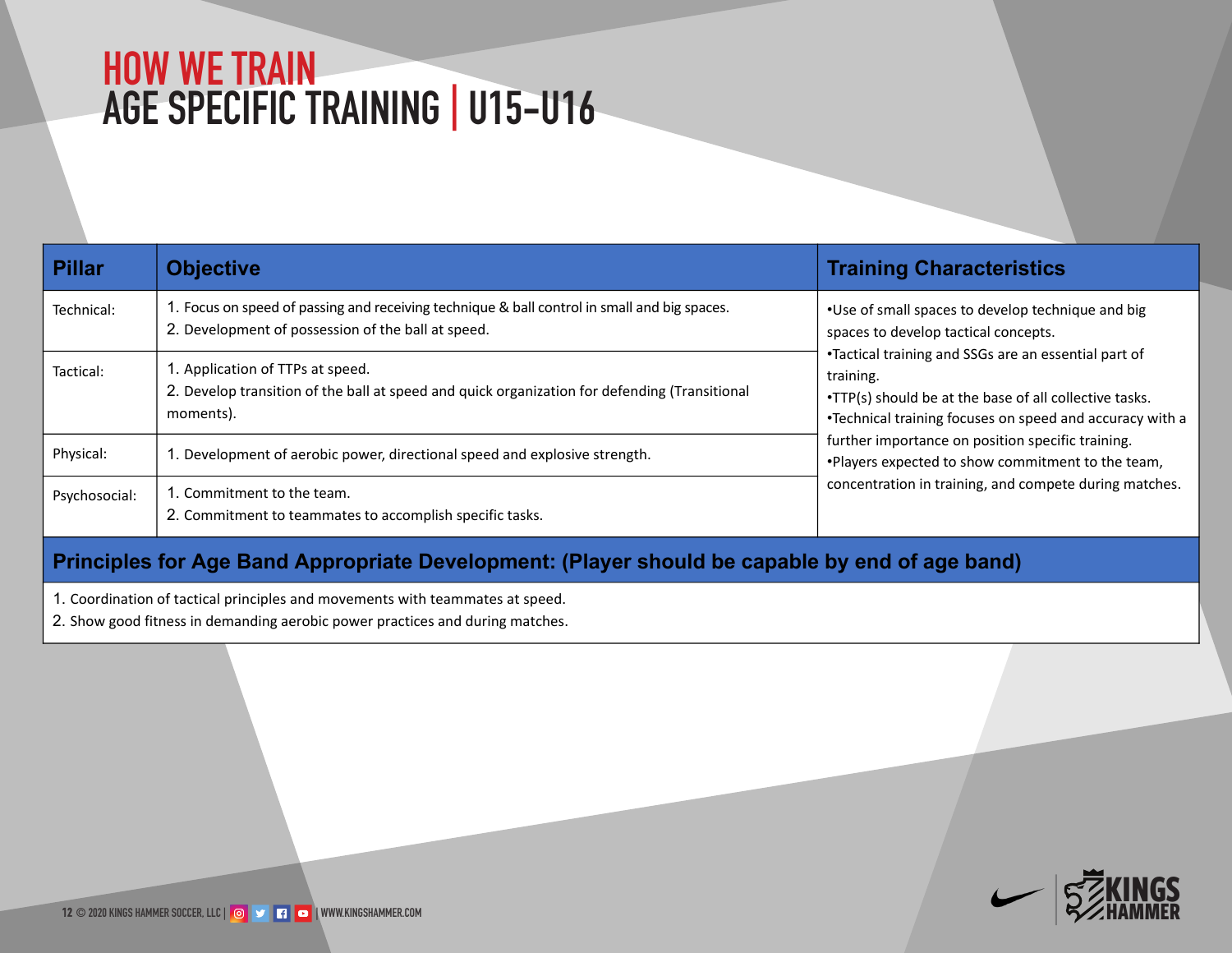### **HOW WE TRAIN** AGE SPECIFIC TRAINING | U17-U19

| <b>Pillar</b> | <b>Objective</b>                                                                                                                                                   | <b>Training Characteristics</b>                                                                                               |
|---------------|--------------------------------------------------------------------------------------------------------------------------------------------------------------------|-------------------------------------------------------------------------------------------------------------------------------|
| Technical:    | 1. Focus on perception and quick execution of passing, ball control and finishing at speed in match like<br>conditions.                                            | • Combination of units to incorporate all four phases of<br>the game tactically.                                              |
| Tactical:     | 1. Improvement of all phases of game, with further importance placed on transitional moments.<br>2. Positional attacking in the final third and detailed pressing. | • Tactical training and SSGs are an essential part of<br>training.<br>• TTP(s) should be at the base of all collective tasks. |
| Physical:     | 1. Improvement of high-level aerobic power, specific speed and repetitive explosive strength.                                                                      | • Technical training focuses on speed and accuracy with a<br>further importance on position specific training.                |
| Psychosocial: | 1. Maintaining concentration throughout training sessions and games.<br>2. An increase of self control and concentration.                                          | . Players expected to show commitment to the team,<br>concentration in training, and compete during matches.                  |

#### Principles for Age Band Appropriate Development: (Player should be capable by end of age band)

1. Passing, receiving to turn and finishing at speed under pressure.

2. Coordination with teammates in quick transition and pressing when possession is lost.

3. Good technique under pressure in fatigue.

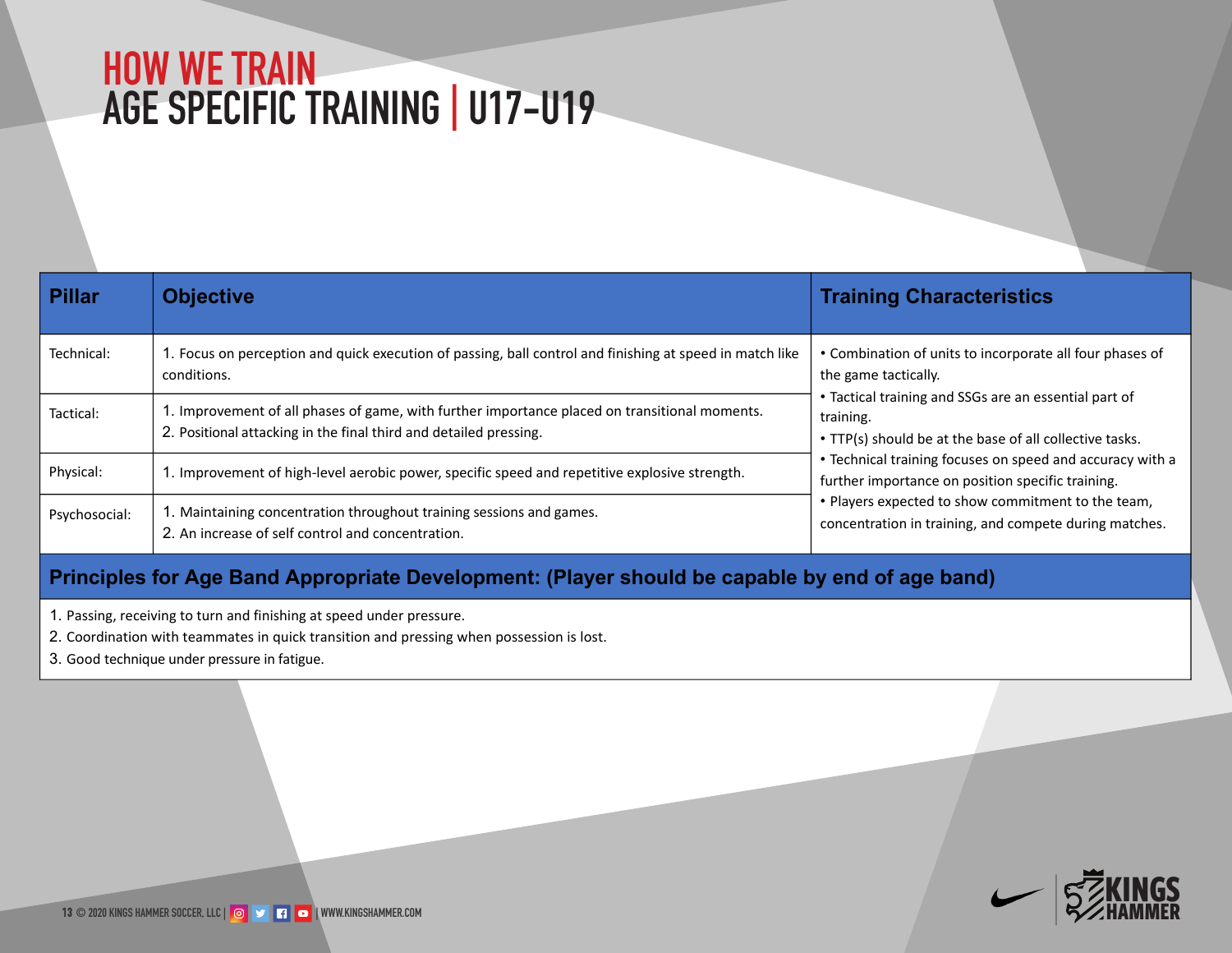# **PRINCIPLES OF PLAY<br>ATTACKING**

| <b>General Principle</b>                                                                                                                                                                                                                                                             | Zone                                    | <b>Objective:</b>                                                                                                          |
|--------------------------------------------------------------------------------------------------------------------------------------------------------------------------------------------------------------------------------------------------------------------------------------|-----------------------------------------|----------------------------------------------------------------------------------------------------------------------------|
| 1. Unbalance and disorganized the opponent.<br>2. Exploit opponent when unbalanced and<br>disorganized.                                                                                                                                                                              | Penalty Box<br>"Brave/Smart/Calculated" | 1. Score Goals.<br>2. Do what it takes to score (Slide, dive, etc).<br>3. Anticipate 1st and 2nd balls.                    |
| <b>Team Tactical Principles</b><br>1. Create 1v1s, 2v1s/overloads.<br>2. Pass or dribble forward when possible or keep the<br>ball.<br>3. Push defensive line up/support the attack and take                                                                                         | Attacking 3rd<br>"Go to Goal"           | 1. Get the ball into the box.<br>2. Take risks to create scoring chances.<br>3. Anticipate rather than react.              |
| preventative action.<br>4. Utilize space and create triangles.<br>5. Create diagonal passing lines.<br>6. Move ball from high pressure to low pressure.<br>7. Look to play behind, around, and/or through to<br>break lines.<br>8. Make runs behind lines, get numbers into the box, | Middle 3rd<br>"Penetrate"               | 1. Body shape open to play forward.<br>2. Combine and rotate to exploit opponents.<br>3. Break lines with dribble or pass. |
| vary types of runs (near, far, cutback).<br>9. Create combinations and midfield rotations.                                                                                                                                                                                           | Defensive 3rd<br>"Build out"            | 1. Dribble or pass forward to break lines.<br>2. Plus 1 in the build out.<br>3. Speed of play.                             |

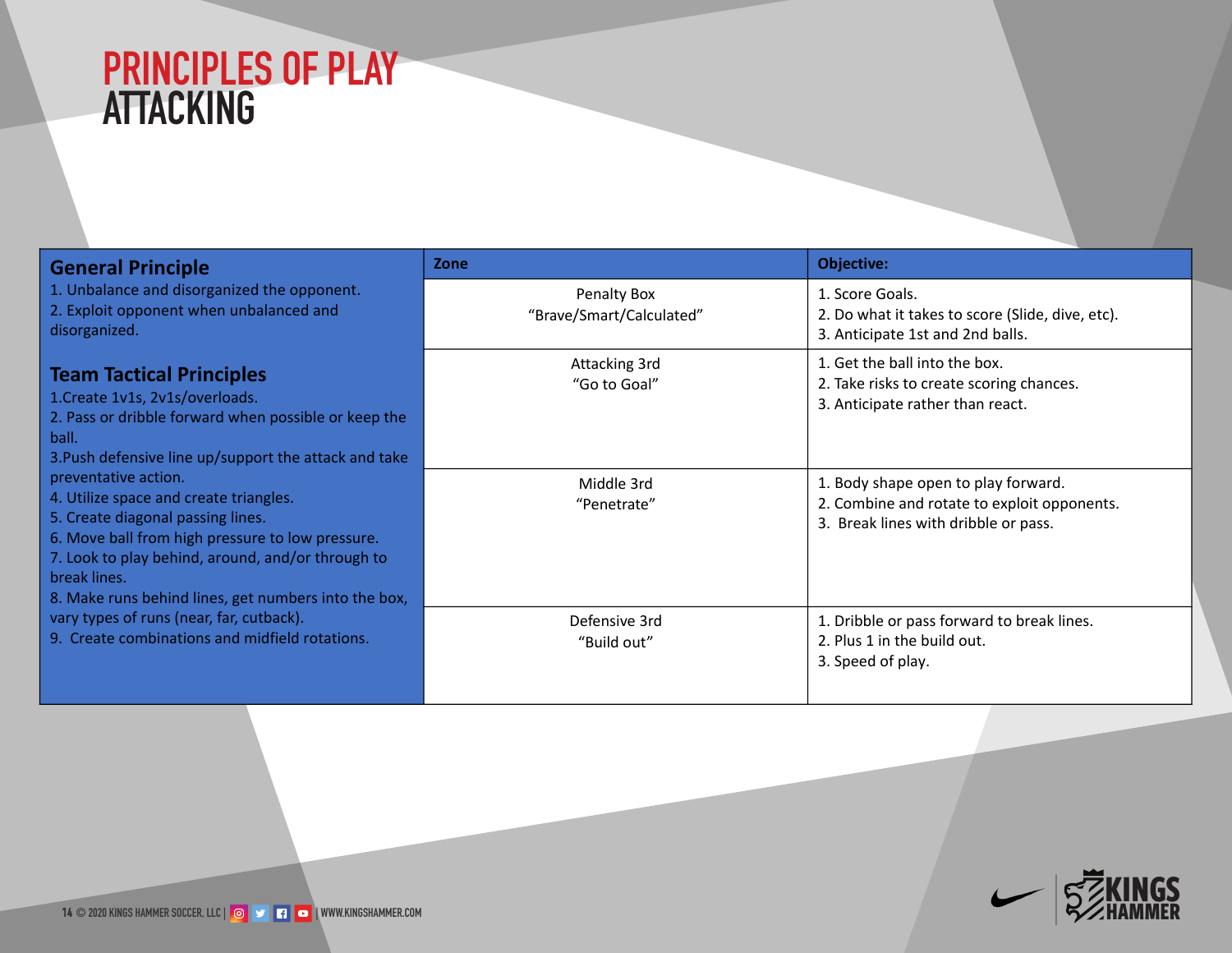# **PRINCIPLES OF PLAY<br>NEGATIVE TRANSITION | ATTACKING TO DEFENDING**

| <b>General Principles</b><br>1. Quick Reaction and transition to defend.                                                                                                                                                                                   | Zone:                             | <b>Objective:</b>                                                                                                                                                                                                                |
|------------------------------------------------------------------------------------------------------------------------------------------------------------------------------------------------------------------------------------------------------------|-----------------------------------|----------------------------------------------------------------------------------------------------------------------------------------------------------------------------------------------------------------------------------|
| 2. Get organized and balanced.<br><b>Team Tactical Principles</b><br>1. Apply Pressure on the ball immediately after losing it,                                                                                                                            | <b>Attacking Third</b><br>"Press" | 1. Immediate pressure to regain possession (Numbers up or even).<br>2. Immediate pressure to delay counter (Numbers Down).<br>3. Deny Passing or Dribbling penetration.                                                          |
| using players closest to the situation.<br>2. Make Play Predictable.<br>3. Get organized and balanced as quickly as possible.<br>4. Make it compact. (Horizontal & Vertical).<br>5. Delay the opponent's attack and deny space behind<br>when outnumbered. | Middle Third<br>"Deny"            | 1. Immediate pressure to regain possession (Numbers up or even).<br>2. Immediate pressure to delay Counter (Numbers Down).<br>3. Deny Passing or Dribbling penetration.<br>4. Get Numbers behind Ball (Organized and Recovered). |
|                                                                                                                                                                                                                                                            | Defensive Third<br>"Protect"      | 1. Immediate pressure to protect goal and deny chances.<br>2. Deny Passing or dribbling penetration.<br>3. Get numbers behind ball and force away from danger areas.                                                             |

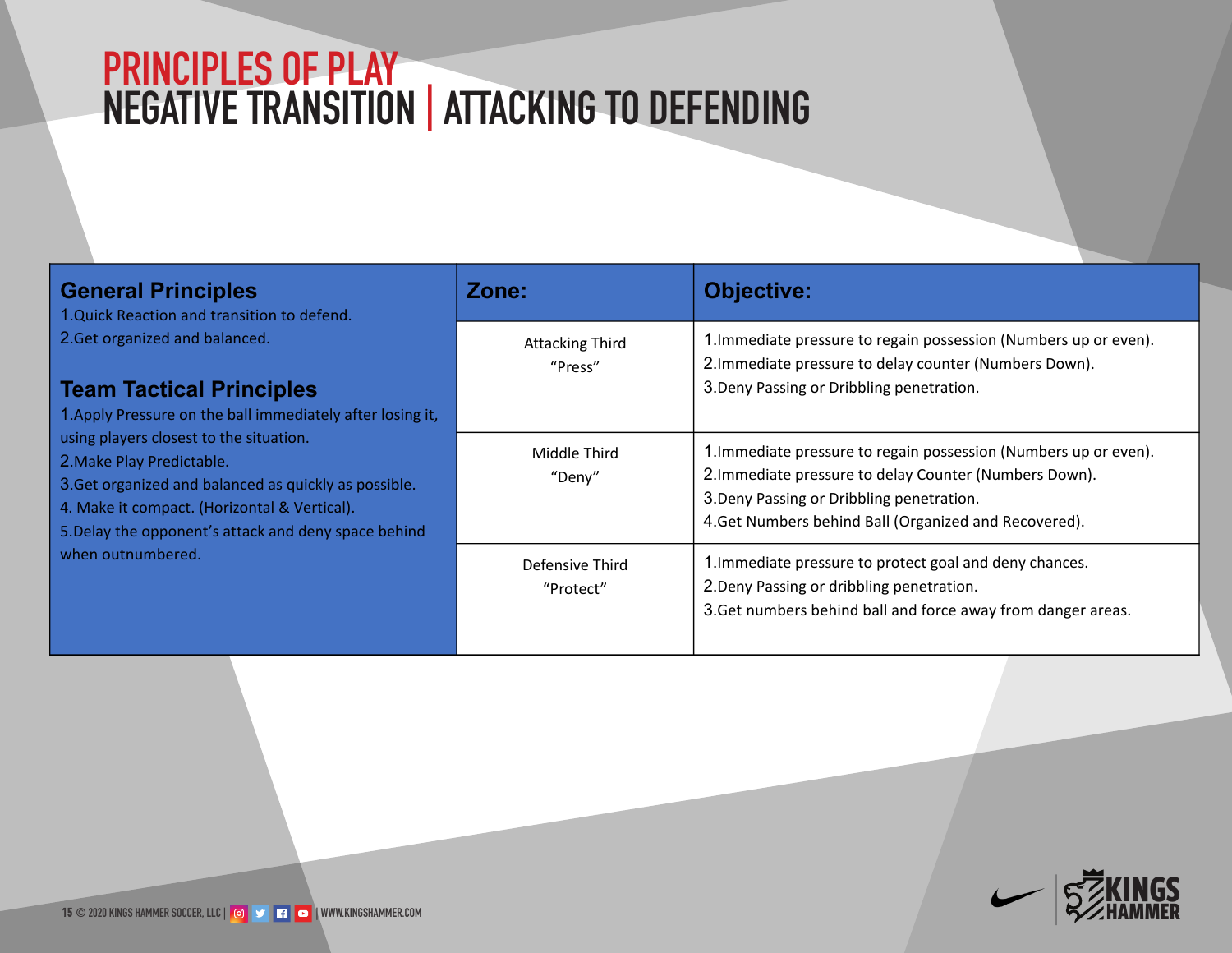# **PRINCIPLES OF PLAY<br>DEFENDING**

| <b>General Principle</b>                                                        | Zone                                    | <b>Objective:</b>                                             |
|---------------------------------------------------------------------------------|-----------------------------------------|---------------------------------------------------------------|
| 1. Recover the ball ASAP.                                                       | Attacking 3rd                           | 1. High pressure to force mistake.                            |
| 2. Force Inaccurate passes.                                                     | "Calculated"                            | 2. Low pressure, make play predictable and wait for           |
| 3. Get organised and balanced.<br>4. Remain organised and balanced.             |                                         | low percentage pass to initiate press, intercept.             |
|                                                                                 | Middle 3rd                              | 1. Recover the ball.                                          |
| <b>Team Tactical Principles</b>                                                 | "Organized"                             | 2. Set traps.                                                 |
| 1. Make it compact.                                                             |                                         | 3. No passes in between lines.                                |
| 2. Keep it compact.                                                             |                                         |                                                               |
| 3. Pressure the ball.                                                           |                                         |                                                               |
| 4. Always press in the identified situation.                                    | Defensive 3rd                           | 1. Recover the ball.                                          |
| 5. Outnumber the opponents.<br>6. Provide cover and delay the opponents attack. | "Disciplined"                           | 2. Set traps.                                                 |
| when outnumbered.                                                               |                                         | 3. No passes in between lines.                                |
| 7. When necessary switch from zonal marking to man                              |                                         | 4. Deny scoring chances.                                      |
| marking.                                                                        |                                         |                                                               |
| 8. Stay in defensive zone when the opponent changes                             |                                         |                                                               |
| position.                                                                       | Penalty Box                             | 1. Deny scoring chances.                                      |
| 9. Anticipate the long ball played behind the<br>defensive line.                | "Brave/Smart/Selfless"?<br>"No excuses" | 2. Be BRAVE. Block Shots/Clear ball.<br>3. Disrupt opponents. |
| 10. The defensive lines moves as a collective unit.                             | "Do what it takes"                      | 4. Anticipate/attack 1st and 2nd balls.                       |
| 11. Take anticipative attacking action.                                         |                                         |                                                               |

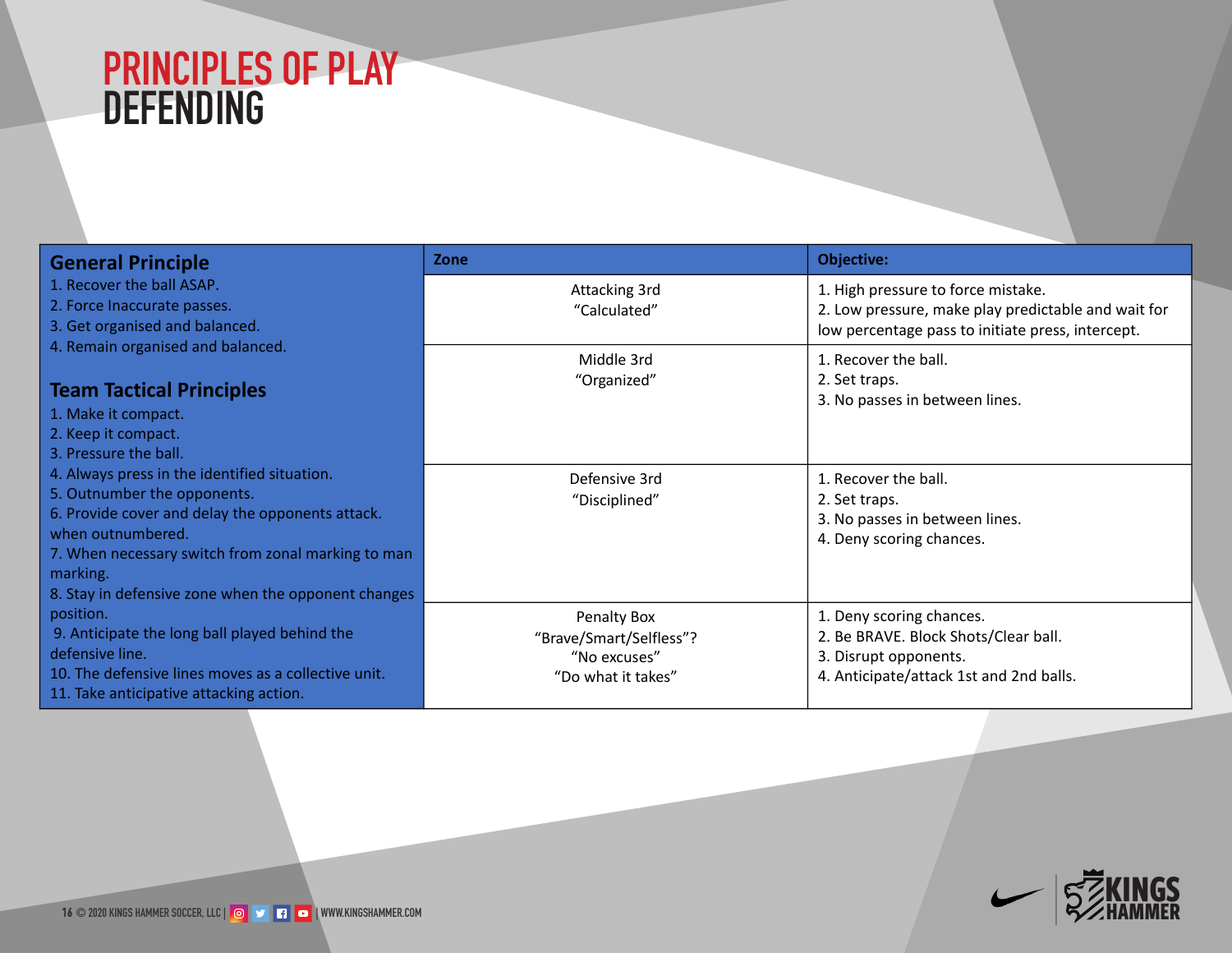### **PRINCIPLES OF PLAY POSITIVE TRANSITION | DEFENDING TO ATTACKING**

| <b>Pillars</b><br>1. Quick transition to attacking.                                                                                                    | <b>Zone</b>                   | <b>Objectives</b>                                                                                                                                                                                                                                                                                                             |
|--------------------------------------------------------------------------------------------------------------------------------------------------------|-------------------------------|-------------------------------------------------------------------------------------------------------------------------------------------------------------------------------------------------------------------------------------------------------------------------------------------------------------------------------|
| 2. Exploit opponent when unbalanced and<br>disorganized.<br><b>Team Tactical Principals</b><br>1. Pass or dribble forward.<br>2. Create Passing Lines. | Attacking 3rd<br>"Go to Goal" | 1. Go to goal.<br>2. Be Productive. Look for a goal scoring chance, service into box, or win a<br>corner/set piece.<br>3. Keep the ball, recycle the ball to look for the next goal scoring opportunity.<br>4. Take proaactive defensive measures. Push defensive line up.<br>5. Eliminate transition by all means necessary. |
| 3. Push defensive line up/support the attack and take<br>preventative actions.<br>4. Keep the ball when you cannot play forward.                       | Middle 3rd<br>"Penetrate"     | 1. Play forward if the counterattack opportunity is present.<br>2. Create receiving lines in advance of the ball.<br>3. Make Penetrating runs forward to unbalance the defense.<br>4. Push the defensive line up to shrink the space and take preventative<br>defensive measures.<br>5. Keep the ball and spread out.         |
|                                                                                                                                                        | Defensive 3rd<br>"Build out"  | 1. Establish possession by completing first pass.<br>2. Create length, width, depth and provide mobility.<br>3. Create diagonal receiving lines in advance of the ball.                                                                                                                                                       |

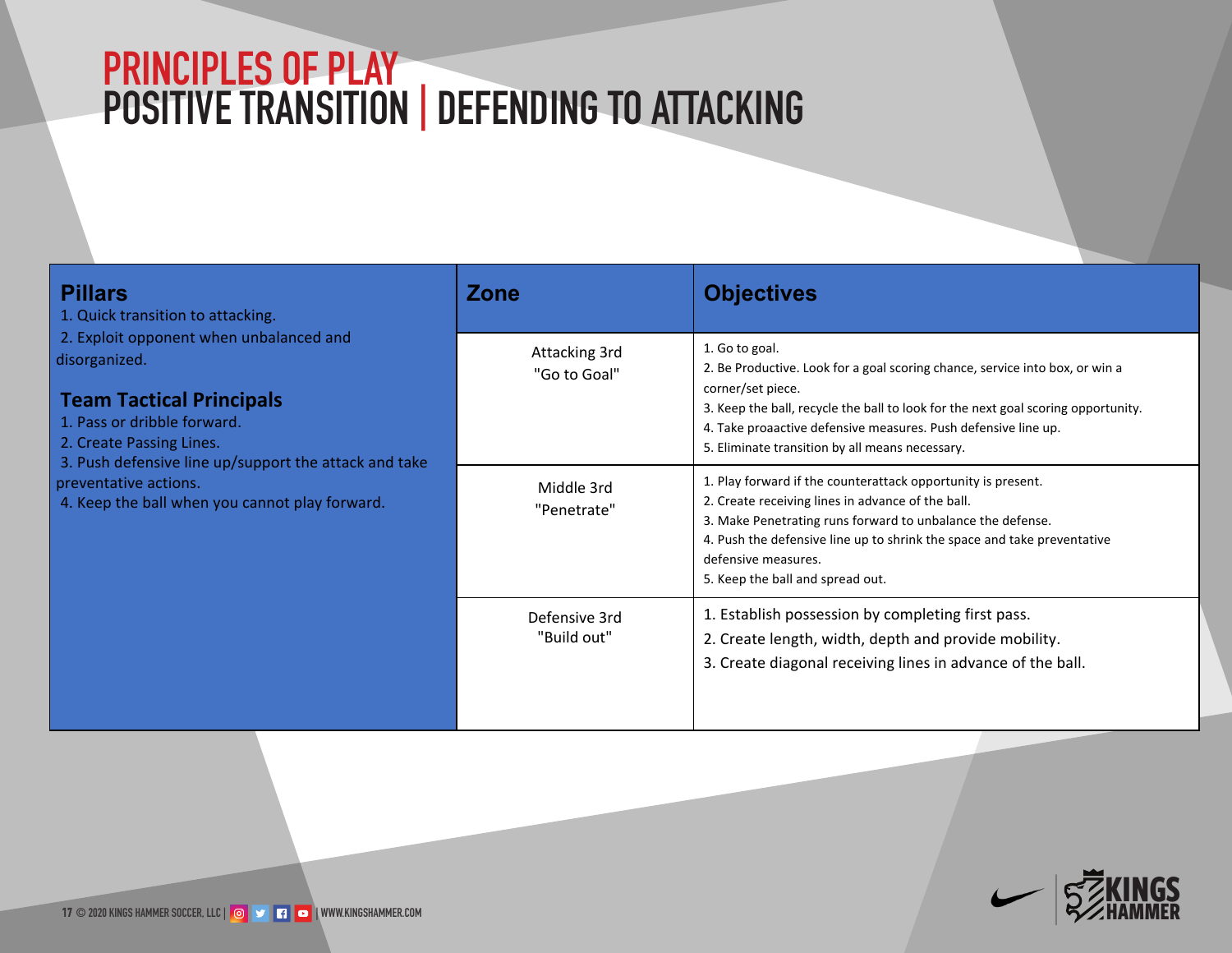### **CURRICULUM EMPHASIS BY AGE BAND ATTACKING FOCUS**

| <b>GAME</b>                                                                                      | <b>U7-U8</b>    | $U9-U10$        | U11             | U12                                | U13             | U14             |                                    | U15-U16 U17-U19                                       |
|--------------------------------------------------------------------------------------------------|-----------------|-----------------|-----------------|------------------------------------|-----------------|-----------------|------------------------------------|-------------------------------------------------------|
| <b>Principles/Formation</b>                                                                      | $1 - 1 - 2 - 1$ | $1 - 2 - 3 - 1$ | $1 - 4 - 3 - 1$ | $1 - 4 - 3 - 1$<br>$1 - 3 - 2 - 3$ | $1 - 4 - 3 - 3$ | $1 - 4 - 3 - 3$ | $1 - 4 - 3 - 3$<br>$1 - 4 - 4 - 2$ | $1 - 4 - 3 - 3$<br>$1 - 4 - 4 - 2$<br>$1 - 3 - 4 - 3$ |
| 1. Create 1v1s, 2v1s and overloads.                                                              |                 |                 |                 |                                    |                 |                 |                                    |                                                       |
| 2. Pass or dribble forward when possible or hold the ball.                                       |                 |                 |                 |                                    |                 |                 |                                    |                                                       |
| 3. Push defensive line up/support the attack and take<br>preventative action.                    |                 |                 |                 |                                    |                 |                 |                                    |                                                       |
| 4. Utilize space and create triangles.                                                           |                 |                 |                 |                                    |                 |                 |                                    |                                                       |
| 5. Create diagonal passing lines.                                                                |                 |                 |                 |                                    |                 |                 |                                    |                                                       |
| 6. Move ball from high pressure to low pressure.                                                 |                 |                 |                 |                                    |                 |                 |                                    |                                                       |
| 7. Look to play behind, around, and/or through. Break lines.                                     |                 |                 |                 |                                    |                 |                 |                                    |                                                       |
| 8. Make runs behind lines, get numbers into the box, vary<br>types of runs (near, far, cutback). |                 |                 |                 |                                    |                 |                 |                                    |                                                       |
| 9. Create combinations and midfield rotations.                                                   |                 |                 |                 |                                    |                 |                 |                                    |                                                       |

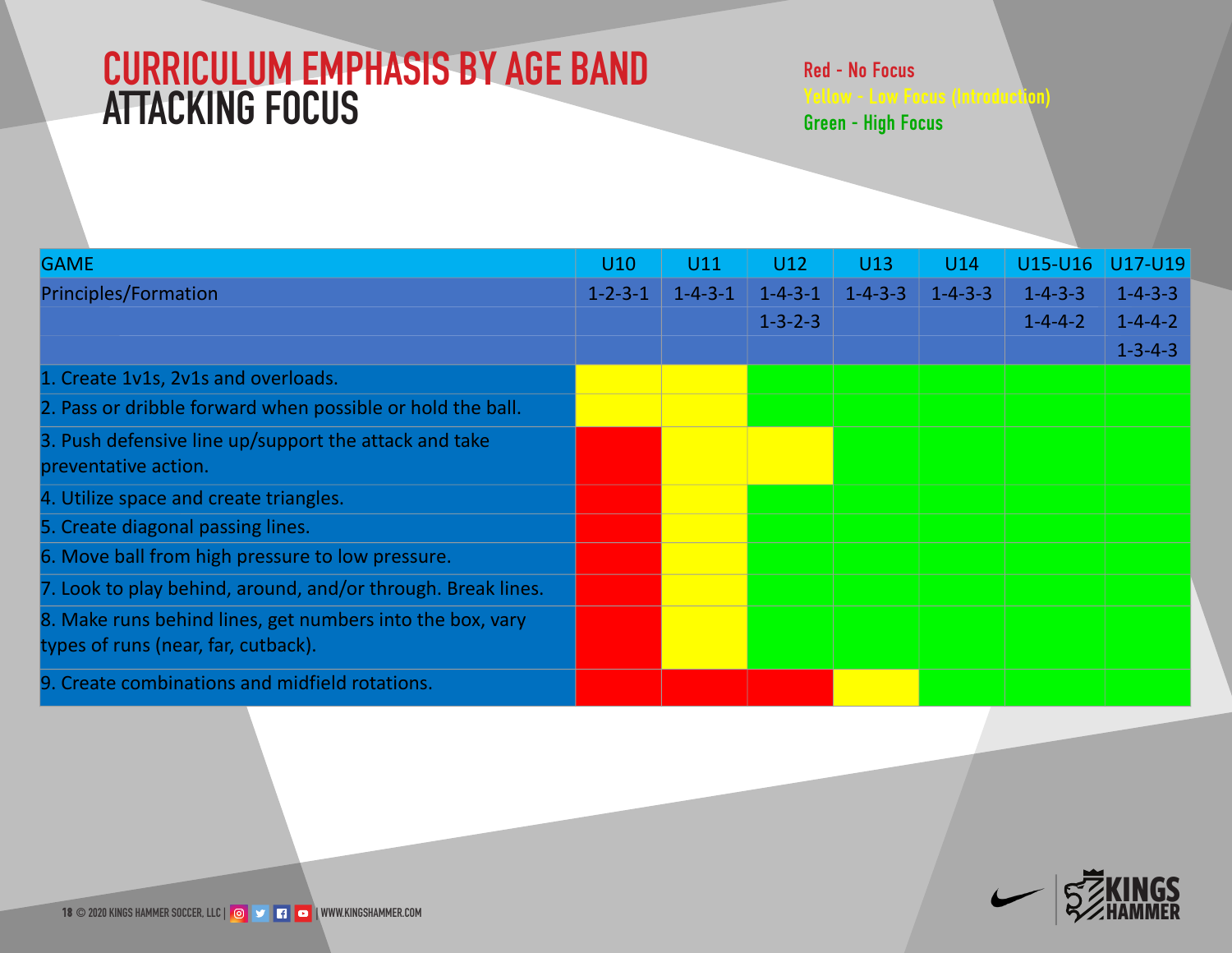### **CURRICULUM EMPHASIS BY AGE BAND NEGATIVE TRANSITION**

| Age Group                                                        | $U7-U8$         | $U9-U10$        | U11             | U12                                | U13             | U14             | U15-U16 U17-U19                    |                                                       |
|------------------------------------------------------------------|-----------------|-----------------|-----------------|------------------------------------|-----------------|-----------------|------------------------------------|-------------------------------------------------------|
| <b>Principles/Formation</b>                                      | $1 - 1 - 2 - 1$ | $1 - 2 - 3 - 1$ | $1 - 4 - 3 - 1$ | $1 - 4 - 3 - 1$<br>$1 - 3 - 2 - 3$ | $1 - 4 - 3 - 3$ | $1 - 4 - 3 - 3$ | $1 - 4 - 3 - 3$<br>$1 - 4 - 4 - 2$ | $1 - 4 - 3 - 3$<br>$1 - 4 - 4 - 2$<br>$1 - 3 - 4 - 3$ |
| 1. Apply Pressure on the ball immediately after losing it, using |                 |                 |                 |                                    |                 |                 |                                    |                                                       |
| players closest to the situation.                                |                 |                 |                 |                                    |                 |                 |                                    |                                                       |
| 2. Make Play Predictable.                                        |                 |                 |                 |                                    |                 |                 |                                    |                                                       |
| 3. Get organized and balanced as quickly as possible.            |                 |                 |                 |                                    |                 |                 |                                    |                                                       |
| 4. Make it compact (Horizontal & Vertical).                      |                 |                 |                 |                                    |                 |                 |                                    |                                                       |
| 5. Delay the opponent's attack and deny space behind when        |                 |                 |                 |                                    |                 |                 |                                    |                                                       |
| outnumbered.                                                     |                 |                 |                 |                                    |                 |                 |                                    |                                                       |

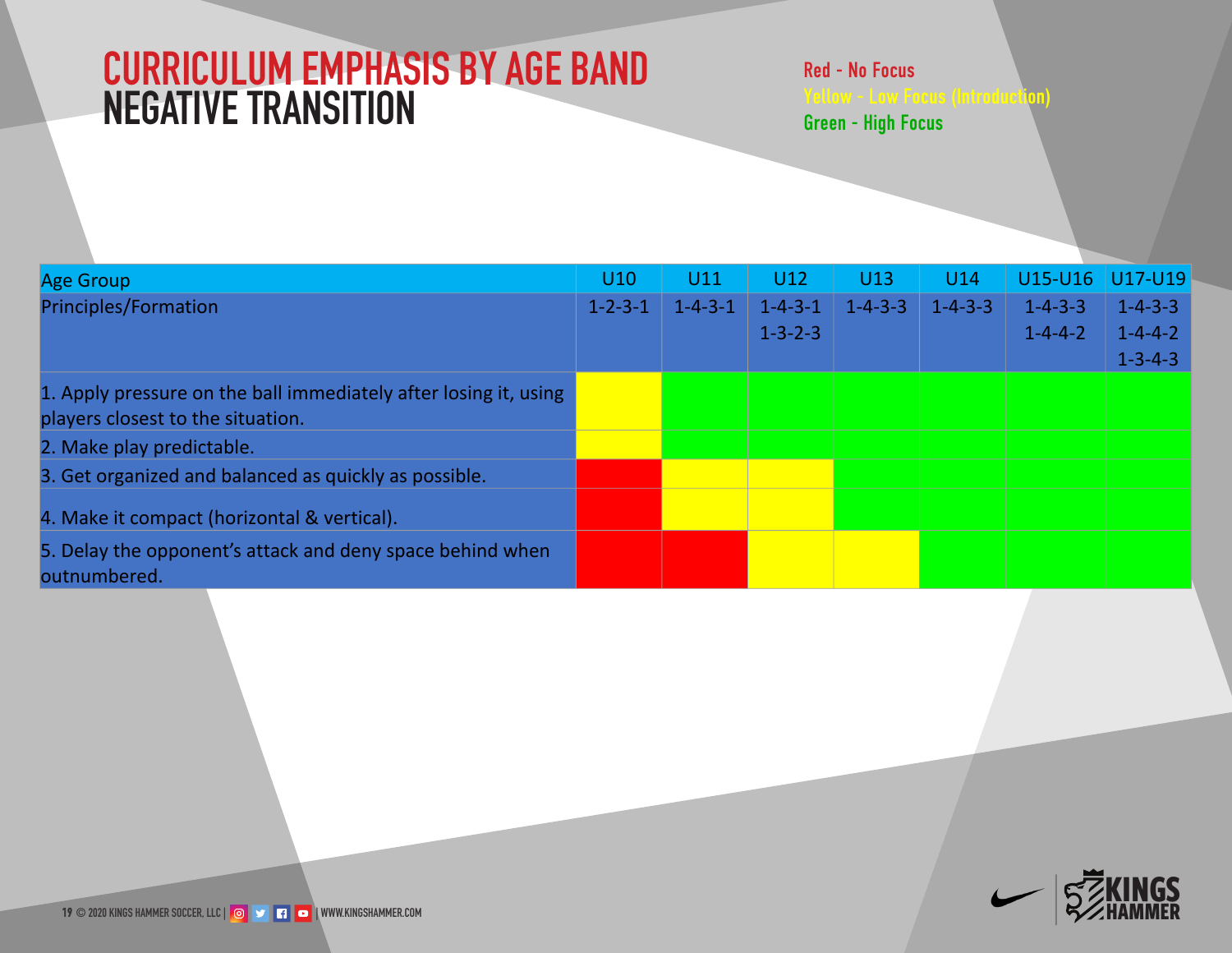### **CURRICULUM EMPHASIS BY AGE BAND DEFENDING FOCUS**

| <b>Age Group</b>                                              | <b>U7-U8</b>    | U9-U10          | U11             | U12             | U13             | U14             | U15-U16         | U17-U19         |
|---------------------------------------------------------------|-----------------|-----------------|-----------------|-----------------|-----------------|-----------------|-----------------|-----------------|
| Principles/Formation                                          | $1 - 1 - 2 - 1$ | $1 - 2 - 3 - 1$ | $1 - 4 - 3 - 1$ | $1 - 4 - 3 - 1$ | $1 - 4 - 3 - 3$ | $1 - 4 - 3 - 3$ | $1 - 4 - 3 - 3$ | $1 - 4 - 3 - 3$ |
|                                                               |                 |                 |                 | $1 - 3 - 2 - 3$ |                 |                 | $1 - 4 - 4 - 2$ | $1 - 4 - 4 - 2$ |
| 1. Pressure the player with the ball.                         |                 |                 |                 |                 |                 |                 |                 |                 |
| 2. Make it compact.                                           |                 |                 |                 |                 |                 |                 |                 |                 |
| 3. Keep it compact.                                           |                 |                 |                 |                 |                 |                 |                 |                 |
| 4. Always press in the identified situation.                  |                 |                 |                 |                 |                 |                 |                 |                 |
| 5. Outnumber the opponents.                                   |                 |                 |                 |                 |                 |                 |                 |                 |
| 6. Provide cover and delay the opponents attack when          |                 |                 |                 |                 |                 |                 |                 |                 |
| outnumbered.                                                  |                 |                 |                 |                 |                 |                 |                 |                 |
| 7. When necessary switch from zonal marking to man marking.   |                 |                 |                 |                 |                 |                 |                 |                 |
| 8. Stay in defensive zone when the opponent changes position. |                 |                 |                 |                 |                 |                 |                 |                 |
| 9. Anticipate the long ball played behind the defensive line. |                 |                 |                 |                 |                 |                 |                 |                 |
| 10. The defensive lines moves as a collective unit.           |                 |                 |                 |                 |                 |                 |                 |                 |
| 11. Take anticipative attacking action.                       |                 |                 |                 |                 |                 |                 |                 |                 |

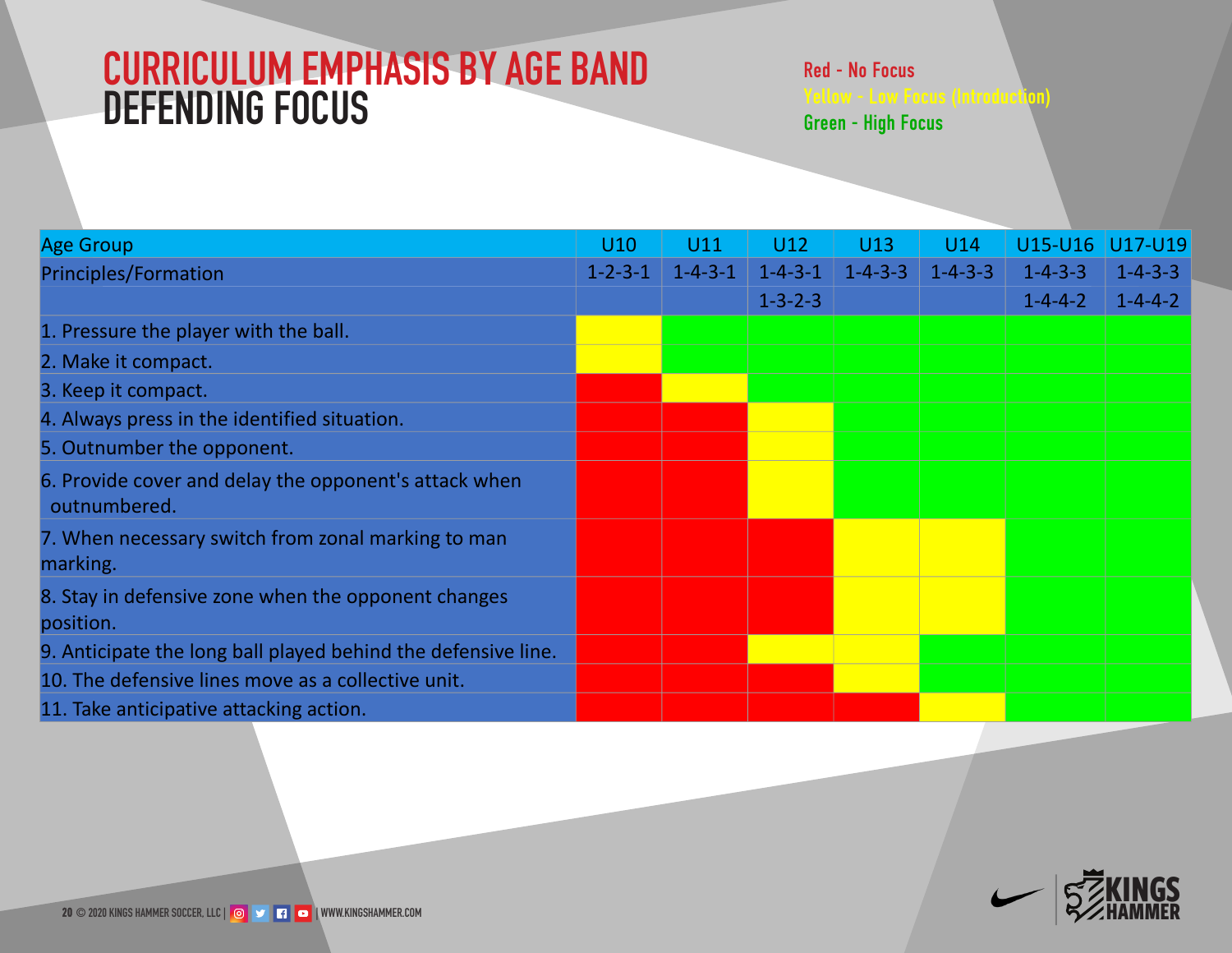### **CURRICULUM EMPHASIS BY AGE BAND POSITIVE TRANSITION**

| Age Group                                             | <b>U7-U8</b>    | U9-U10          | U11             | U12                                | U13             | U14             | U15-U16 U17-U19                    |                                                       |
|-------------------------------------------------------|-----------------|-----------------|-----------------|------------------------------------|-----------------|-----------------|------------------------------------|-------------------------------------------------------|
| Principles/Formation                                  | $1 - 1 - 2 - 1$ | $1 - 2 - 3 - 1$ | $1 - 4 - 3 - 1$ | $1 - 4 - 3 - 1$<br>$1 - 3 - 2 - 3$ | $1 - 4 - 3 - 3$ | $1 - 4 - 3 - 3$ | $1 - 4 - 3 - 3$<br>$1 - 4 - 4 - 2$ | $1 - 4 - 3 - 3$<br>$1 - 4 - 4 - 2$<br>$1 - 3 - 4 - 3$ |
| 1. Pass or dribble forward.                           |                 |                 |                 |                                    |                 |                 |                                    |                                                       |
| 2. Create passing lines                               |                 |                 |                 |                                    |                 |                 |                                    |                                                       |
| 3. Push defensive line up/support the attack and take |                 |                 |                 |                                    |                 |                 |                                    |                                                       |
| preventative action.                                  |                 |                 |                 |                                    |                 |                 |                                    |                                                       |
| 4. Keep the ball when you cannot play forward.        |                 |                 |                 |                                    |                 |                 |                                    |                                                       |

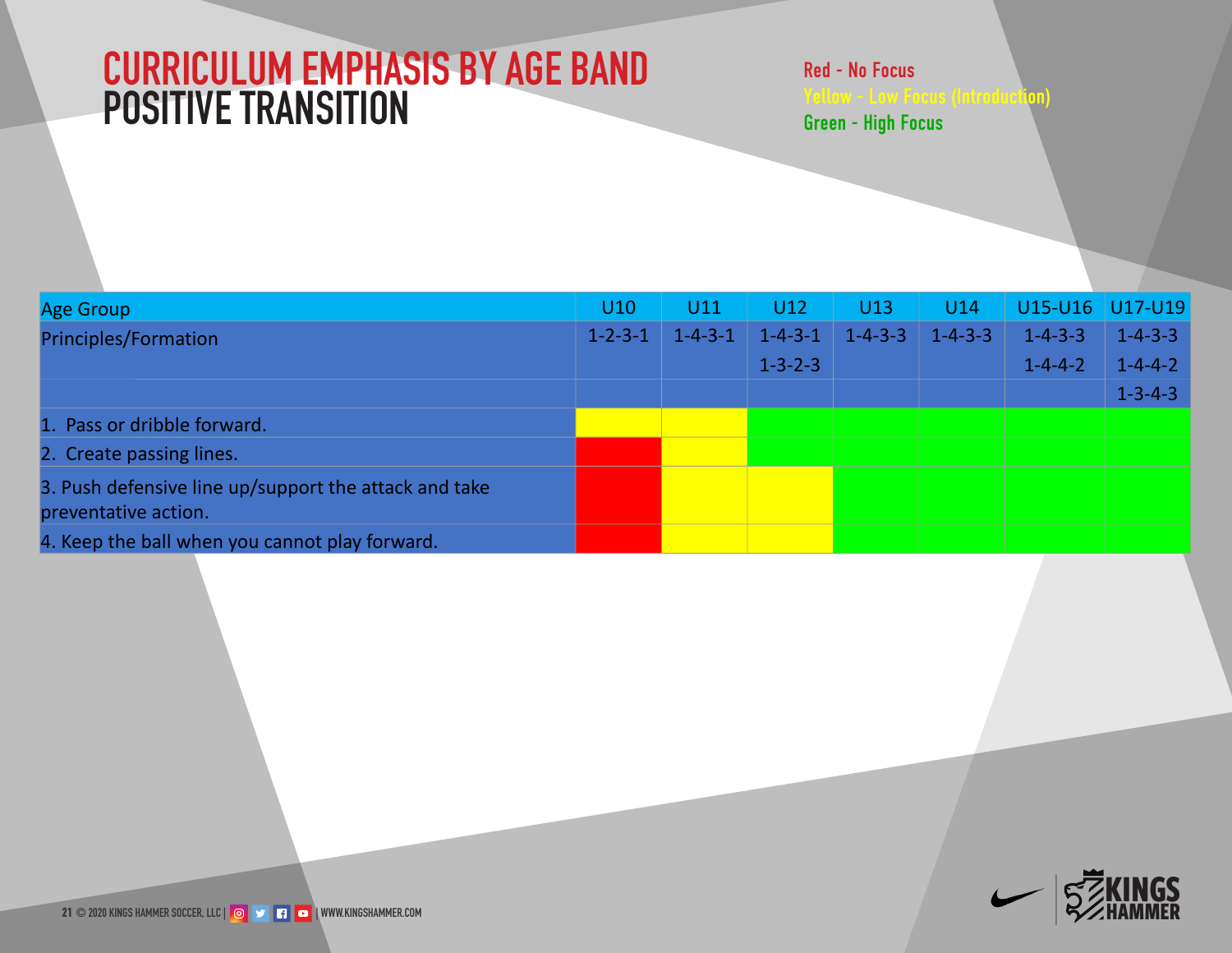### **METHODOLOGY PLAYER CENTRIC MODEL**





**EXAMPLER SOCCER, LLC | © DE | EXAMPLER**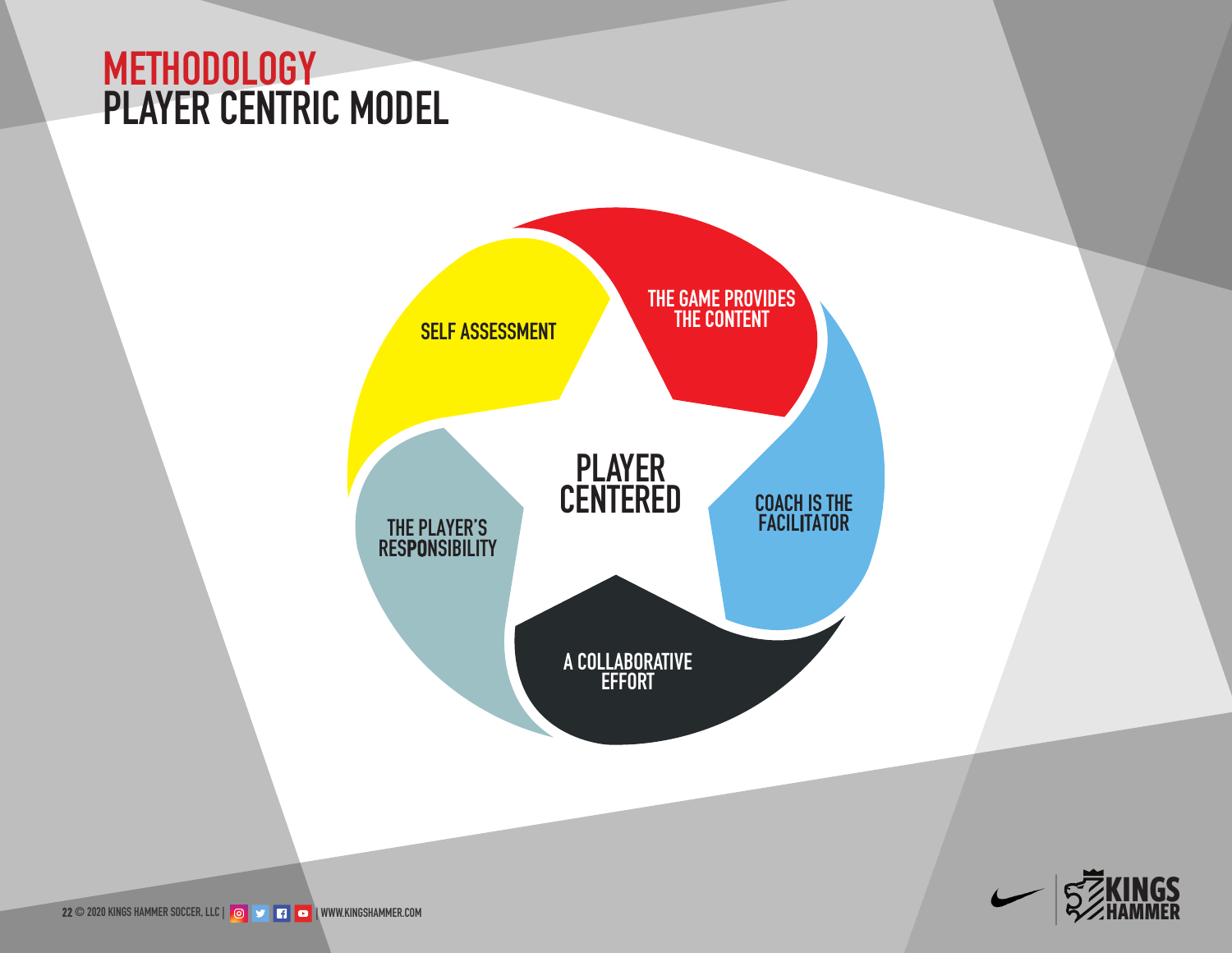### **METHODOLOGY EDUCATIONAL BLUEPRINT**

### 1. PLAYER EXPECTATIONS

A. Cognition - Perceive - Conceive - Deceive - Decide - Execute - Assess

- B. Competence Manage Oneself Manage the Space Manage the Ball
- C. Character Respect Leadership Integrity Passion Creativity

### 2. READING THE GAME

A. Concentration Focus - Specific Motor Ability - Emotional Management - Intermittent Effort

### 3. TASK AND RESOURCE BASED LEARNING

A. Open Environment/High Degree of Uncertainty - Temporal - Spatial - Factual

### 4. PEDAGOGY

- A. Self-Discovery
- B. Directive/Situational
- C. Execution (Opposed/Unopposed)